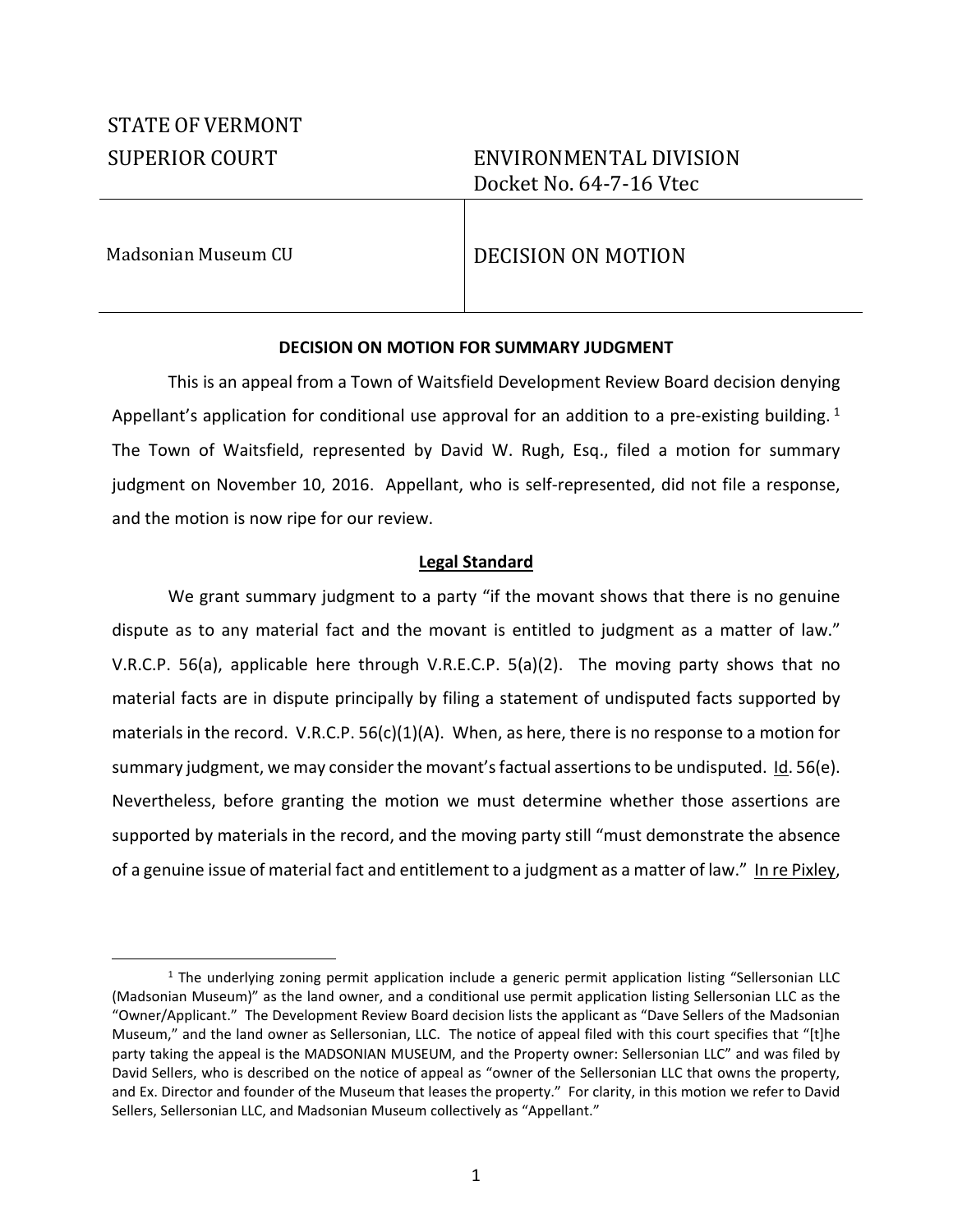No. 2004-477, slip op. at \*2 (Vt. June 2005) (unpub. mem.) (citing Miller v. Merchants Bank, 138 Vt. 235, 237–38 (1980)).

#### **Factual Background**

We recite the following facts solely for the purposes of deciding the pending motion for summary judgment.

1. The Town of Waitsfield (the Town) is a Vermont municipality located in Washington County. The Town has had duly-adopted zoning regulations—the Town of Waitsfield Zoning Bylaws, as amended May 17, 2010 (the Bylaws)—in effect at all times relevant to this matter.

2. The property at issue in this appeal is a 0.92 +/- acre parcel at 45 Bridge Street in Waitsfield.

3. The property is situated in the Village Business (VB), Historic Waitsfield Village Overlay (HWVO), Flood Hazard Area Overlay (FHO), and Fluvial Erosion Hazard Area Overlay (FEHO) zoning districts.

4. The southern boundary of the property is delineated by the Mad River. The average grade, or slope, of the bank leading down to the river is between 0% and 8%.

5. The property has an existing structure which is operated as a museum. The structure has been in place since well before the Bylaws were enacted.

6. Approximately 316.4 square feet of the south corner of the existing structure, including the entire southeast side of the structure, is within fifty feet of the top of the river bank.

7. On September 25, 2015, Appellant submitted a zoning permit application with two proposed changes to the existing structure.

8. The first proposed change was to add a 600 square-foot dormer. The Town of Waitsfield Development Review Board (DRB) bifurcated the application and separately approved the application for the dormer.

9. The second proposed change was for a 360 square-foot addition. The proposed addition would extend out from the southeast side of the existing building, and would include a "required fire stair" and an exhibit and class space.

10. The entire addition would be within fifty feet of the top of the river bank. The addition would increase the square footage of the structure located within fifty feet of the top of the river

2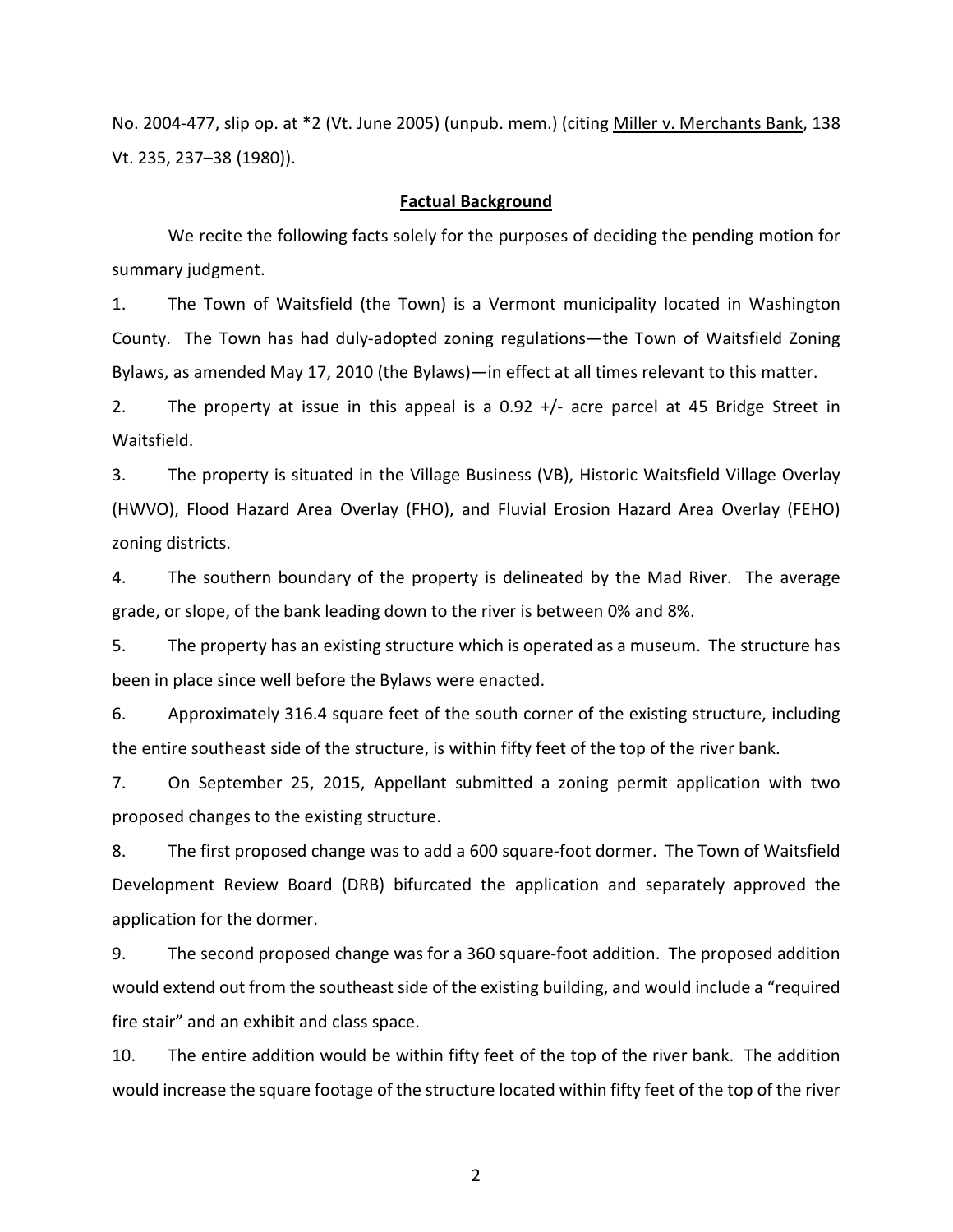bank by more than 50%. The south corner of the addition would be approximately 11.9 feet closer to the Mad River than the south corner of the existing structure.

11. Appellant's application does not propose any landscaping, planting, or vegetative buffer; creation of stormwater management devices; measures to mitigate the impact of runoff from an existing gravel driveway located between the proposed addition and the river bank; or any other measures to protect water quality.

12. The application for the proposed addition was denied by the DRB on June 3, 2016. Appellant timely appealed that decision to this Court.

#### **Analysis and Conclusions of Law**

We hear appeals from permit application decisions de novo, sitting in the place of the decision making body below—in this case, the DRB—and determining whether the application should be approved. V.R.E.C.P. 5(g). A party seeking to reverse the denial of a permit application has the burden of proving that the application should be granted. In re Bjerke Zoning Permit Denial, 2014 VT 13, ¶ 18, 195 Vt. 586.

#### **I. Surface Water Protection Standards**

The Bylaws define "development" or "land development" in part as the "construction, . . . expansion, conversion, structural alteration, . . . or enlargement of any building." Bylaws § 7.02. Under the plain language of this section, the proposed addition is a development or land development for the purposes of the Bylaws.

The Bylaws require the maintenance of a fifty-foot wide, "undisturbed, naturally vegetated buffer strip" at river banks with a grade of 0–8%, such as the one here. Bylaws § 3.12(A) and Table 3.4. The fifty-foot strip is measured horizontally away from the river, beginning at the top of the river slope.  $Id.$  § 3.12(A). Development in the buffer strip is generally prohibited. <u>Id</u>. § 3.12(B). The addition proposed here is entirely within the 50-foot buffer strip, and is therefore prohibited under Bylaw § 3.12(B).

The DRB can modify the width of the buffer strip for developments in the VB district if:

2. reasonable measures are undertaken to protect water quality, such as, but not limited to, the planting of shade trees adjacent to streambanks, the establishment of vegetated buffer areas along streambanks, and/or stormwater management provisions to collect and disperse stormwater away from the stream or river; and

3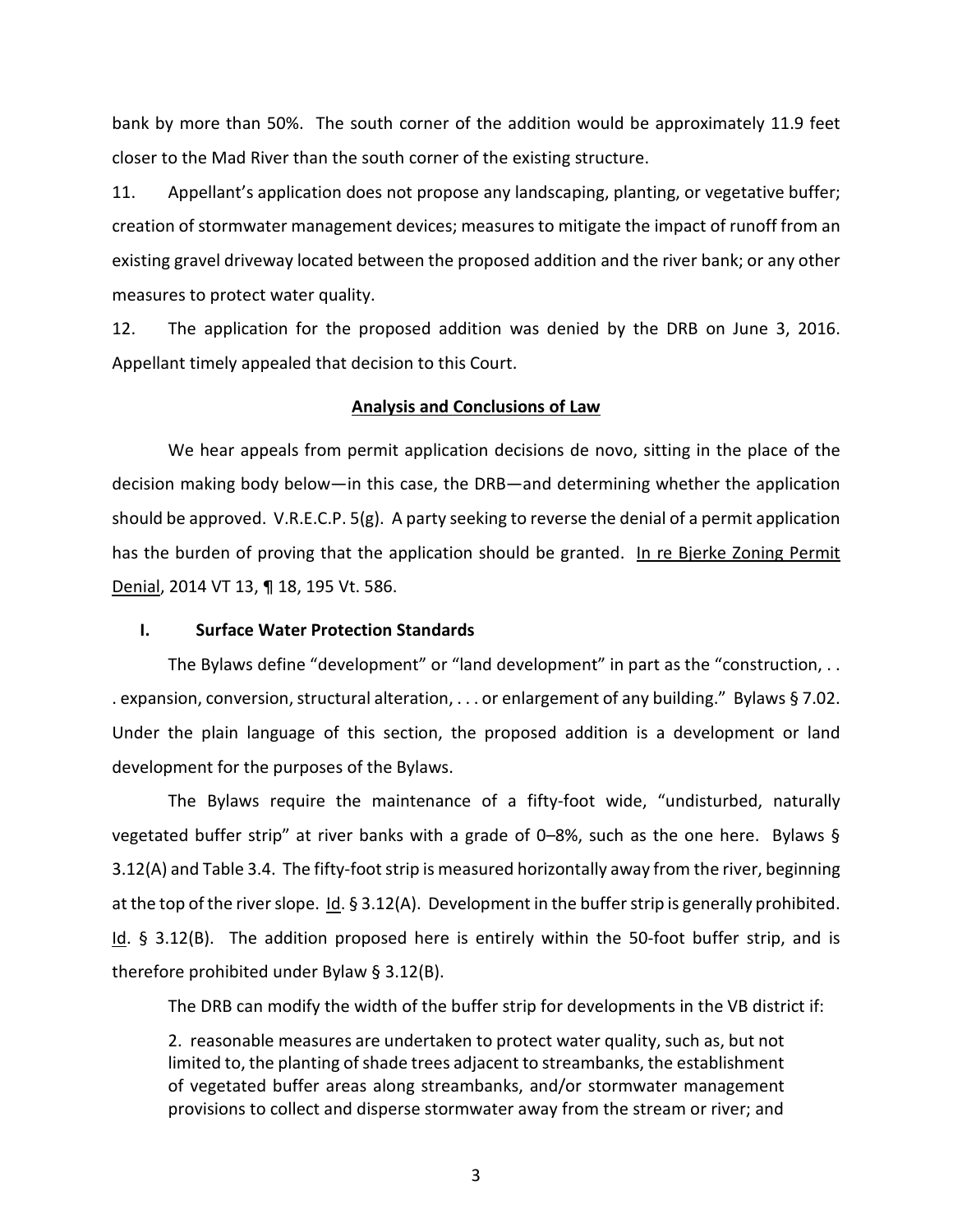3. the development will not result in degradation of adjacent surface waters.

Bylaws  $\S$  3.12(C)(2-3). The application here contains no measures to protect water quality as required by § 3.12(C)(2), and Appellant makes no offer or claim that existing features on the property would provide such protection. There is also no offer to show the development will not result in degradation of adjacent surface waters. We therefore conclude that Appellant has failed to meet its burden of proving that the proposed addition meets requirements allowing a deviation from the setback standards set out in Bylaws § 3.12(A).

### **II. Expansion of a Nonconforming Structure**

A proposed addition that fails to meet the requirements of Bylaws § 3.12 can be approved if it satisfies requirements allowing for the expansion of a nonconforming structure under Bylaws § 3.08.

The Bylaws define a nonconforming structure, in part, as "[a]ny pre-existing structure or part thereof which is not in compliance with the provisions of these regulations concerning setbacks . . . or which does not meet other applicable requirements of these regulations." Bylaws § 3.08(A). The existing structure on the property is a nonconforming structure in that it is preexisting, i.e. it predates the Bylaws, and a part of it lies within the fifty-foot river bank buffer strip.

The DRB can approve the enlargement, expansion, or relocation of a nonconforming structure in a manner that increases the degree of noncompliance as a conditional use if doing so:

- a. does not increase the total volume or area of the nonconforming portion of the structure in existence prior to March 5, 2002 by more than 50%;
- b. does not, after May 17, 2010, increase the total footprint of a structure within the Fluvial Erosion Hazard Area Overlay District by more than 500 square feet or 50% of the existing footprint of the principal structure, whichever is greater (see Table 2.11 and Section 5.03F);
- c. does not extend the nonconforming feature/element of a structure beyond that point which constitutes the greatest pre-existing encroachment; and
- d. complies with all conditional use standards.

Bylaws § 3.08(A)(3)(a–d). The addition proposed here fails to satisfy the requirements of § 3.08(A)(3)(a) and (c) because it would increase the total area of the nonconforming portion of the existing structure by more than 50%, and it would extend the nonconforming corner of the